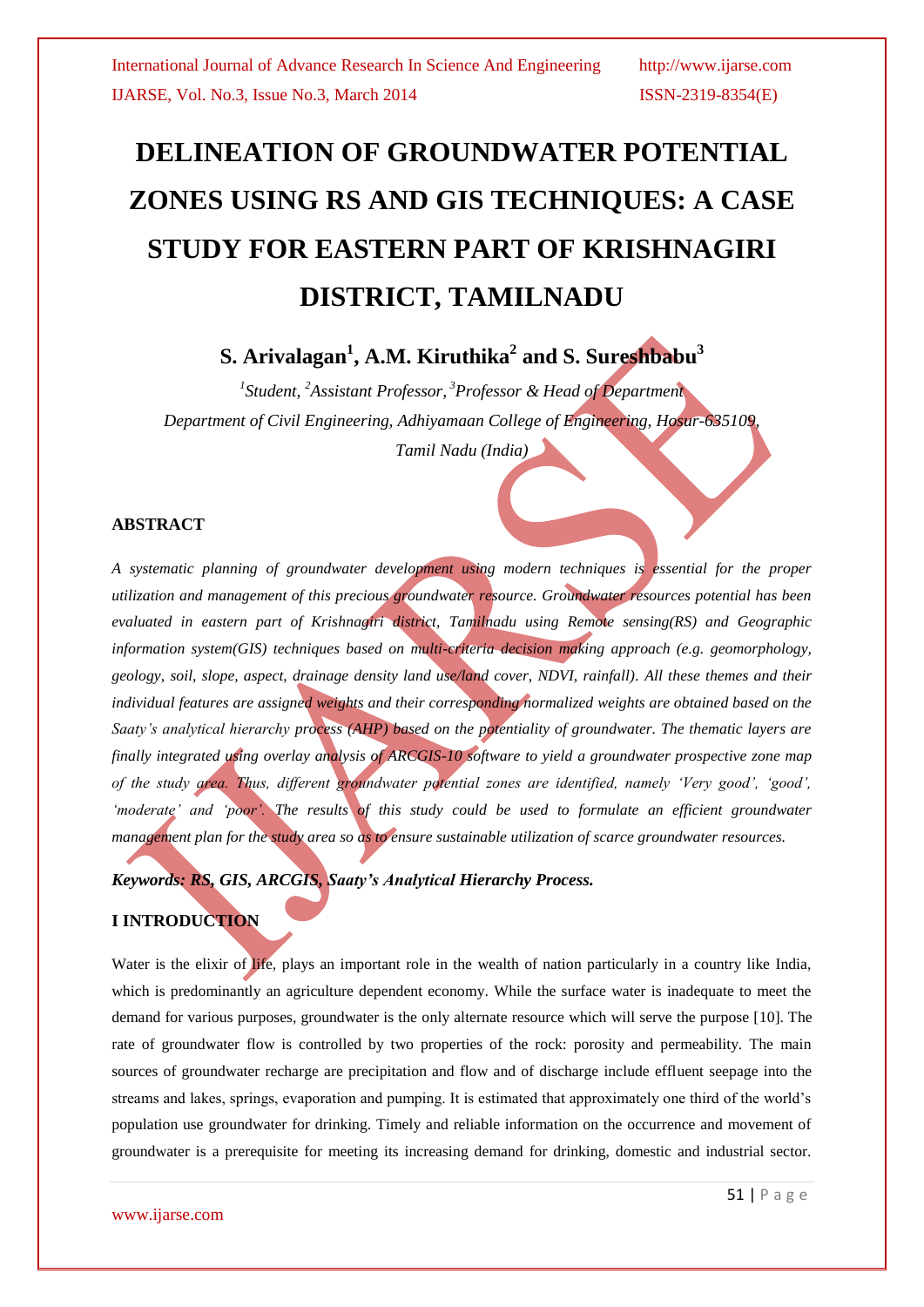Being a subsurface feature, the detection of groundwater potential zones relies heavily on the controlling factors, namely geology, geomorphology, groundwater level, rainfall, drainage and its density, slope, NDVI, landuse/landcover and soil types of the area.

In the past, several researchers have used techniques of remote sensing  $\&$  GIS for the delineation of groundwater potential zones [4]. The identification of ground water potential zones is helpful for the conservation and implementation of ground water management plans. Therefore, the present study has been made to demarcate the groundwater prospective zones of eastern part of Krishnagiri district by considering suitable thematic layers that have direct or indirect control over groundwater occurrence using Remote Sensing and GIS technology. The main objective of this study is to identify the groundwater potential zones in and around eastern parts of Krishnagiri district.

#### **1.1 Study Area**

The study area falls under eastern part of Krishnagiri district in Tamilnadu which is located between  $12^{0}$  15' 45" and  $12^0$  46' 20"N latitudes and  $77^0$  53' 20" and 78<sup>0</sup> 38' E longitudes. The study area covers three taluks such as Krishnagiri, Pochampalli and Uthangarai. The study area is elevated from 300m to 1000m above the mean sea level (AMSL). One of the important rivers Ponnaiyar flows in this district. The bulk population is engaged in agriculture and related activities. The maximum amount of rainfall is received during the south-west monsoon season. The normal annual rainfall over the study area varies from 400 to about 900mm [3].



**Figure 1: Map Showing the Study Area Extracted From Satellite Image.**

#### **II METHODOLOGY**

The present study is adopting a GIS and Remote sensing based methodology, both spatial and attribute data of the various thematic layers, available in the form of maps and published report were collected from the various sources. Boundary, drainage, contour and road were extracted from the Survey of India Toposheets; geology is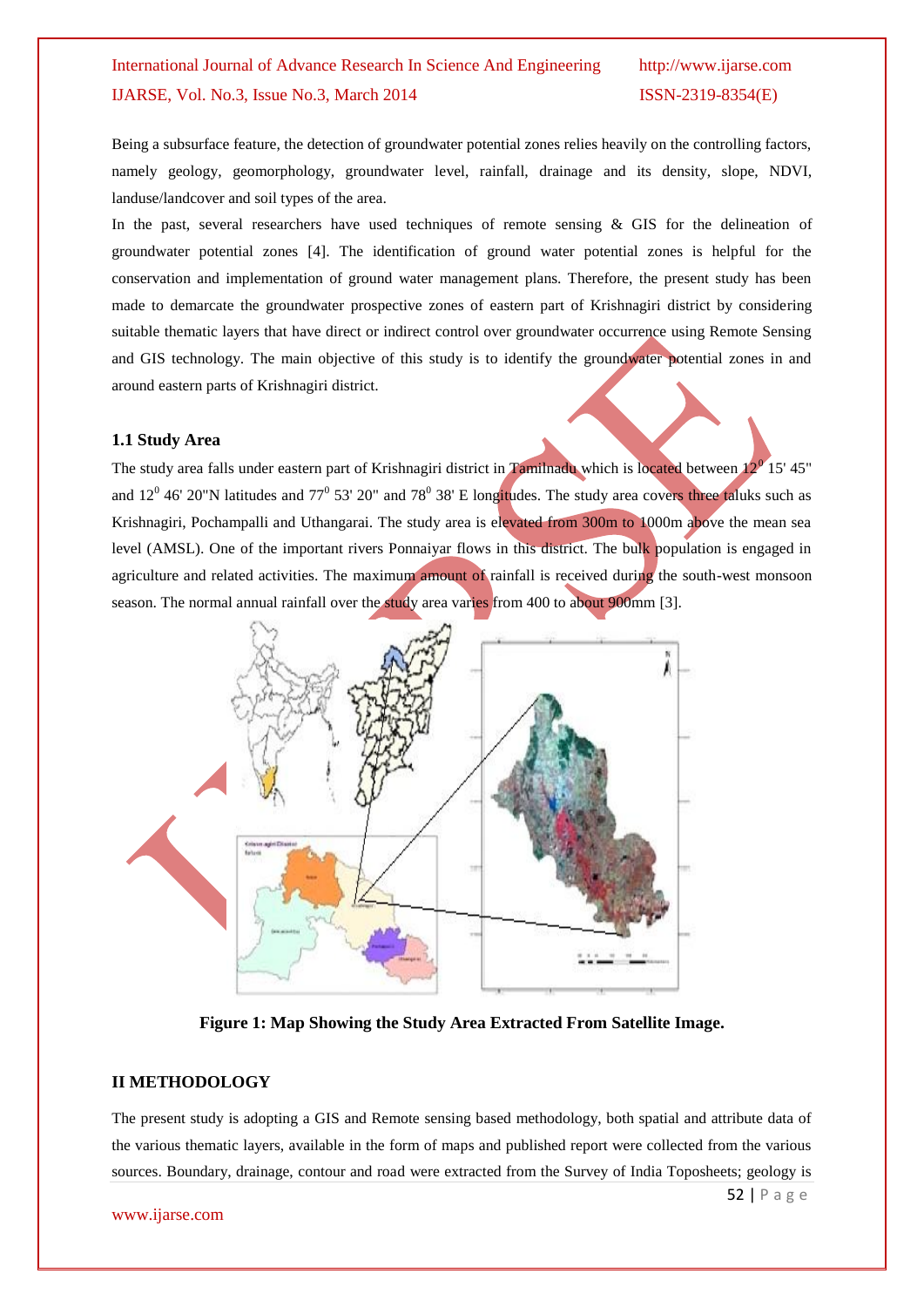derived from the GSI map. The software used for this study includes ERDAS IMAGINE 9.1 & ARCGIS 10. The details of the Primary  $&$  Secondary data used for this study are mentioned in the following table 1 $&$  2.

#### **Source: NRSC, Hyderabad.**

| <b>Satellite</b>   | <b>Path/Row</b>    | <b>Acquisition</b><br>Date | <b>Spatial</b><br><b>Resolution</b> |  |  |
|--------------------|--------------------|----------------------------|-------------------------------------|--|--|
| IRS-P <sub>6</sub> | 101/65,<br>101/64. |                            | $70$ sq.km                          |  |  |
| LISS-              |                    | 14/01/2014                 |                                     |  |  |
| IV(5.3m)           |                    |                            |                                     |  |  |



#### **Source: SOI, Chennai.**



**Table 2: Details of Toposheet used**

|  | <b>Existing maps</b> | <b>Scale</b> | <b>Source</b>                        |  |  |  |
|--|----------------------|--------------|--------------------------------------|--|--|--|
|  | Geology              | 1:2,50,000   | Geological survey<br>of India. (GSI) |  |  |  |
|  | Geomorphology        | 1:5,00,000   | Geological survey<br>of india.(GSI)  |  |  |  |
|  |                      |              |                                      |  |  |  |

#### **Table 3: Details of Secondary data used**

The methodology for this study is summarized in the following Flowchart (Figure 2).The collected toposheets of study area were scanned, registered and mosaicked, subsetted using Erdas Imagine 9.1 software. Satellite data were collected and mosaicked. Contours from Toposheets were digitized from and digital elevation model (DEM) for the study area was obtained. Thematic layers are geology, slope, aspect, NDVI, drainage and its density, soil, geomorphology, landuse/landcover are developed for the study area. The weightage of each theme and individual features and its corresponding normalized weights were derived based on saaty"s AHP technique.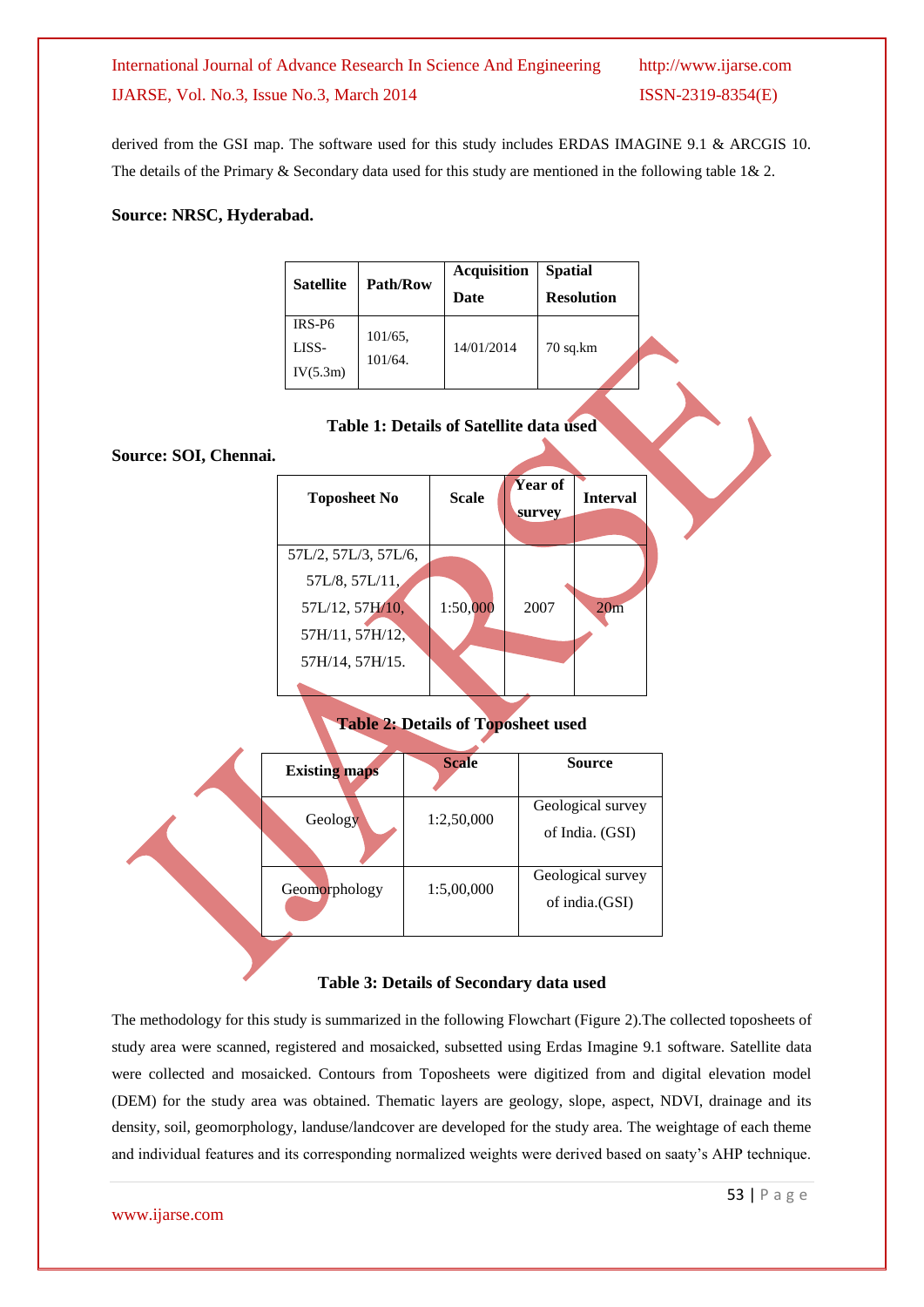The maximum value is given to the feature with highest groundwater potentiality and the minimum being to the lowest potential feature. i.e., depending on its suitability to hold groundwater.



**Figure 2: Flowchart showing methodology for this study.**

The procedure of weighted linear combination dominates in raster based GIS software systems. After assigning the weightage and scores to the themes and features, all the themes were converted to raster format using "Spatial analyst", extension of ArcGIS software. These thematic layers were finally integrated using overlay analysis and groundwater prospective zones of the study area were demarcated.

## **III WEIGHT ASSIGNMENT AND MODELING**

The relative importance values are determined with Saaty"s 1-9 scale, where a score of 1 represents equal importance between the two themes, and a score of 9 indicates the extreme importance of one theme compared to the other one [8]. ANP is an extension of AHP for decision making in which a problem is divided into various parameters, arranging them in a hierarchical structure, making judgments on the relative importance of pairs of elements and synthesizing the results [9].The AHP captures the idea of uncertainty in judgments through the Principal Eigenvalue and the consistency index [10]. Saaty gave a measure of consistency, called Consistency Index (CI) as deviation or degree of consistency using the following equation (1):

$$
CI = \frac{\lambda_{max} - n}{n - 1} \tag{1}
$$

Where  $\lambda_{max}$  the largest eigenvalue of the pair wise comparison matrix and n is the number of classes or features. Consistency Ratio (CR) is a measure of consistency of pair wise comparison matrix and is given by equation (2):

www.ijarse.com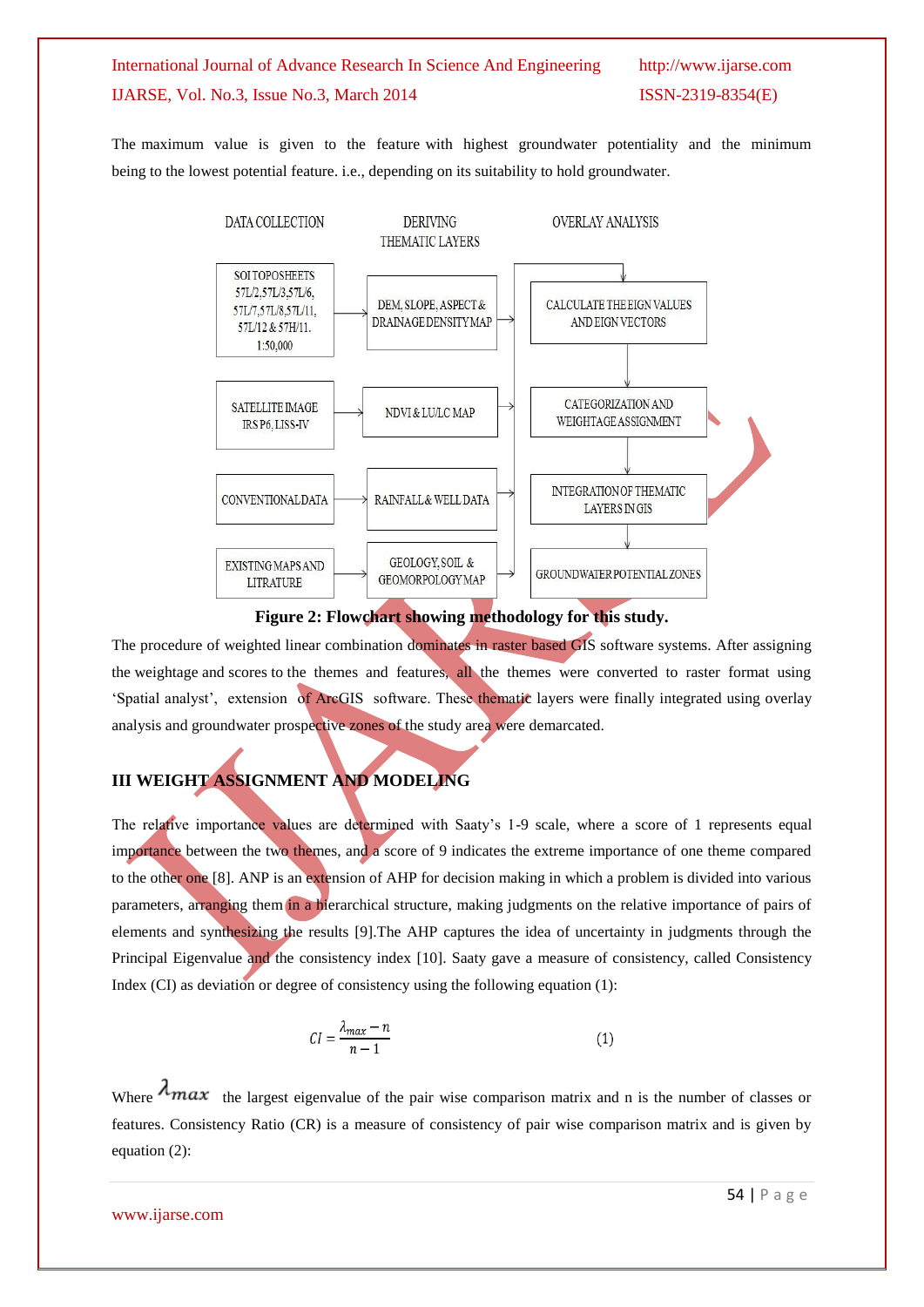$$
CR = \frac{CI}{RI}
$$

Where RI is the Ratio Index. The weights of the different themes were assigned qualitatively on a scale of 1 to 9 based on their influence on the groundwater existence.Different features of each theme were assigned weights on a scale of 1 to 9 according to their relative influence on groundwater development. Based on this scale, qualitative evaluation of different features of theme was performed with: poor (1-2);moderate-poor (2-4);goodmoderate (4-6);good (6-8); excellent (8-9)(Table 6)[4].Then, pair-wise comparison matrix was constructed using saaty's AHP and normalized weights were calculated (Table 5).



 $(2)$ 

#### **Table 4: Qualitative weightage of different themes.**

| <b>Theme</b>     | <b>GM</b> | GG  | <b>DD</b>    | <b>SOIL</b> | <b>SLOPE</b> | $\bf{RF}$ | <b>LU/LC</b> | <b>NDVI</b>    | <b>Geometric</b><br><b>Mean</b> | <b>Normaliz</b><br>ed Weight |
|------------------|-----------|-----|--------------|-------------|--------------|-----------|--------------|----------------|---------------------------------|------------------------------|
| <b>GM</b>        | 1         | 9/7 | 9/8          | 9/6         | 9/4          | 9/8       | 9/3          | 9              | 1.868                           | 0.1956                       |
| <b>GG</b>        | 7/9       |     | 7/8          | 7/6         | 7/4          | 7/8       | 7/3          | $\overline{7}$ | 1.4529                          | 0.1522                       |
| <b>DD</b>        | 8/9       | 8/7 | 1            | 8/6         | 8/4          | 1         | 8/3          | 8              | 1.6605                          | 0.1739                       |
| <b>SOIL</b>      | 6/9       | 6/7 | 6/8          | 1           | 6/4          | 6/8       | 6/3          | 6              | 1.2454                          | 0.1304                       |
| <b>SLOPE</b>     | 4/9       | 4/7 | 4/8          | 4/6         | 1            | 4/8       | 4/3          | $\overline{4}$ | 0.8302                          | 0.087                        |
| RF               | 8/9       | 8/7 | $\mathbf{1}$ | 8/6         | 8/4          | 1         | 8/3          | 8              | 1.6605                          | 0.1739                       |
| <b>LU/LC</b>     | 3/9       | 3/7 | 3/8          | 3/6         | 3/4          | 3/8       | $\mathbf{1}$ | 3              | 0.6227                          | 0.0652                       |
| <b>NDVI</b>      | 1/9       | 1/7 | 1/8          | 1/6         | 1/4          | 1/8       | 1/3          | $\overline{1}$ | 0.2076                          | 0.0217                       |
| $Column Total =$ |           |     |              |             | 9.5478       | 1.0000    |              |                |                                 |                              |

#### **Consistency Ratio: 0.0001**

#### **Table 5:Pair-wise Comparison Matrix of different thematic layers**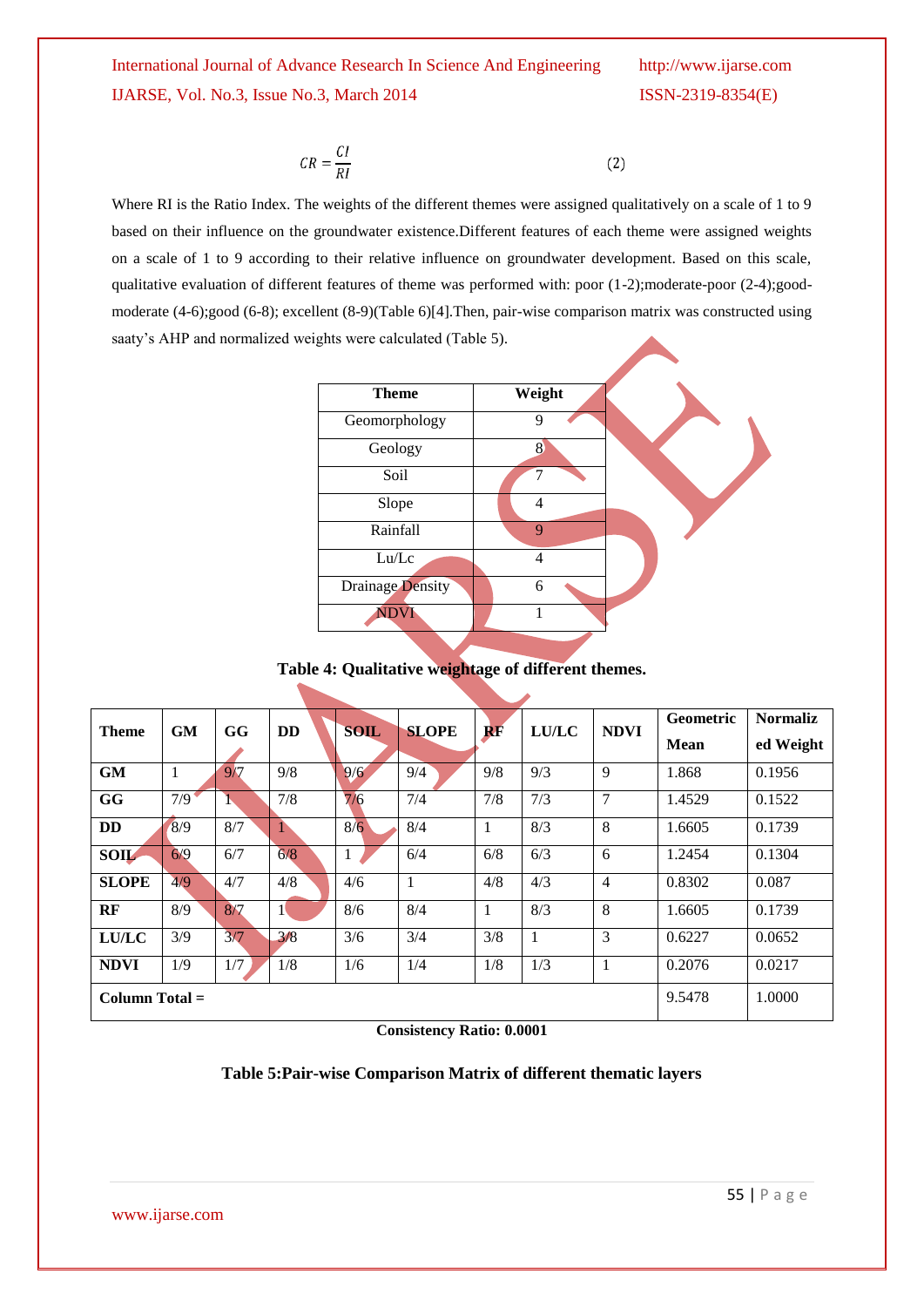| <b>Theme</b>  | Influence on groundwater               | <b>Class</b>                | Rank           | <b>Groundwater</b> |
|---------------|----------------------------------------|-----------------------------|----------------|--------------------|
|               | occurrence                             |                             |                | <b>Prospect</b>    |
| Geomorphology | Climate<br>geomorphological<br>and     | 1) Flood plains             | $\overline{4}$ | Very Good          |
|               | characteristics of an area affect its  | 2) Pediplains               | 3              | Good               |
|               | response to a considerable extent.     | 3) Pediments                | $\overline{c}$ | Moderate           |
|               | Linking<br>of<br>geomorphological      | 4) Denudational hills       | 1              | Poor               |
|               | with<br>hydrological<br>parameters     |                             |                |                    |
|               | characteristics of an area provides a  |                             |                |                    |
|               | simple way to understand the           |                             |                |                    |
|               | groundwater behavior.                  |                             |                |                    |
| Geology       | The storage capacity of the rock       | 1)Charnockite               | 8              | Very good          |
|               | formations depends on the porosity     | 2) Dunite                   | 5              | Moderate           |
|               | of the rock. In the rock formation the | 3) Epidote-homblende gneiss | $\mathbf{3}$   | Moderate-poor      |
|               | from<br>areas<br>of<br>water<br>moves  | 4)Granitre                  | $\mathbf{1}$   | Very poor          |
|               | recharge to areas of discharge         | 5)Granitoid-gneiss          | $\overline{c}$ | Poor               |
|               | under the influence of hydraulic       | 6)Homblende-biotic gneiss   | 5              | Good               |
|               | gradients depending on the hydraulic   | 7) Pink Migmatite           | 4              | Moderate           |
|               | conductivity or permeability.          | 8) Pyroxene Granulite       | 7              | Good               |
|               | characteristics invariably<br>Soil     | 1)Red soil                  | $\overline{4}$ | Good               |
|               | control penetration of surface water   | 2) Black soils              | $\overline{c}$ | Moderate           |
| Soil          | into an aquifer system and they are    | 3)Clay soils                | 1              | Poor               |
|               | related to<br>directly<br>of<br>rates  | 4) Brown soils              | 3              | Moderate           |
|               | infiltration,<br>percolation<br>and    | $5)$ Silt                   | 5              | Good               |
|               | permeability.                          |                             |                |                    |
|               | Slope is one of the factor controlling | $1)0 - 5%$                  | 5              | Very Good          |
|               | infiltration of groundwater into       | $2)5 - 15%$                 | 4              | Good               |
|               | subsurface; hence an indicator for     | 3)15-30%                    | 3              | Moderate           |
|               | suitability for groundwater<br>the     | 4) 30-45%                   | $\overline{c}$ | Poor               |
| Slope         | prospect. A high sloping region        | 5) > 45%                    | 1              | Very Poor          |
|               | causes more runoff<br>less<br>and      |                             |                |                    |
|               | infiltration and thus<br>has<br>poor   |                             |                |                    |
|               | groundwater prospects compared to      |                             |                |                    |
|               | the low slope region.                  |                             |                |                    |
|               | Drainage pattern reflects the major    | $1)$ 0-1 km                 | $\overline{4}$ | Very Good          |
|               | characteristic of surface as well as   | $2)1-3 km$                  | 3              | Good               |
| Drainage      | subsurface formation. More the         | $3)3 - 5 km$                | 2              | Moderate           |
| Density       | drainage density, higher would be      | $4)5 - 6 km$                | 1              | Poor               |
|               | runoff.                                |                             |                |                    |
|               |                                        |                             |                |                    |

56 | P a g e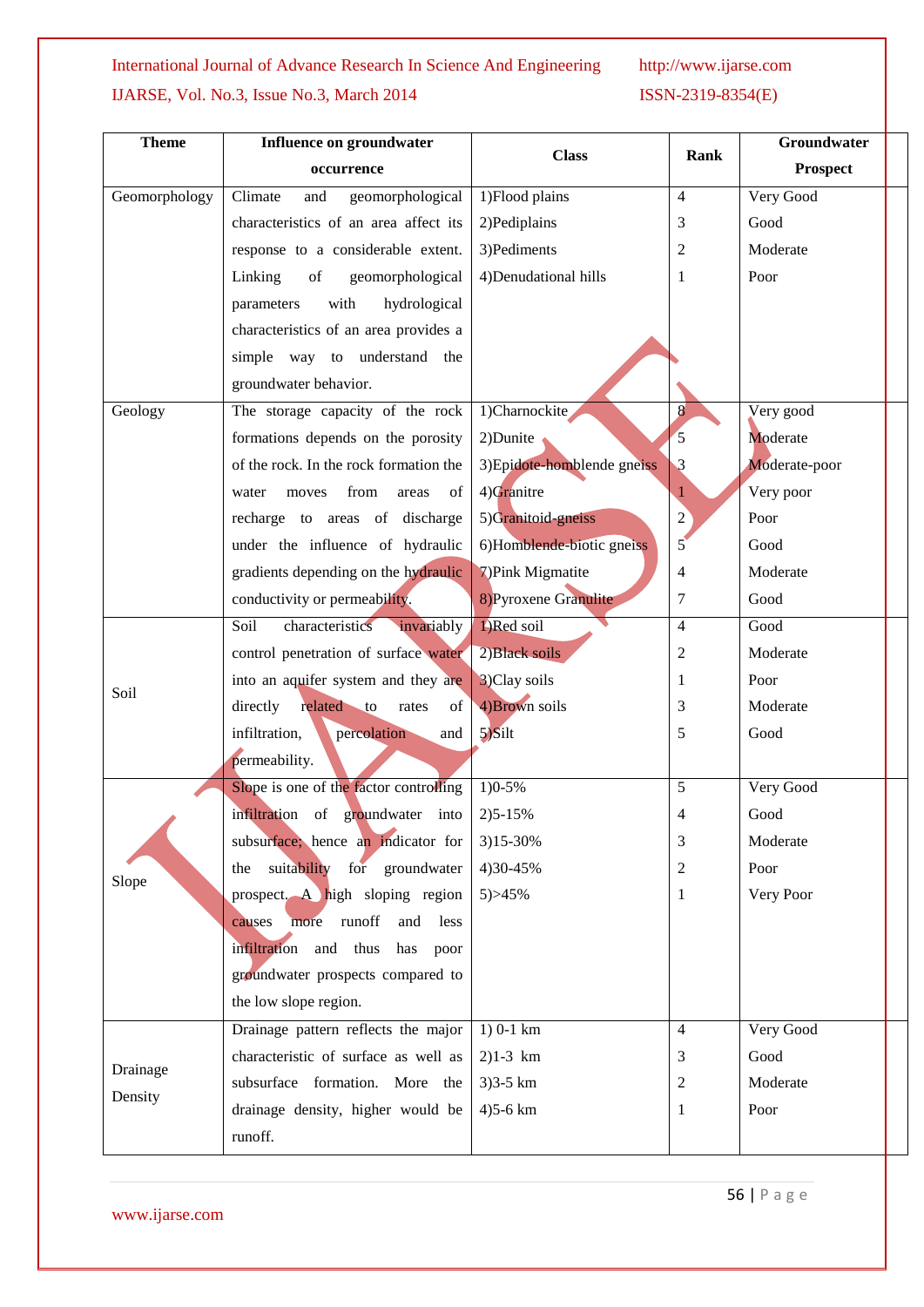| Landuse /   | Landuse/landcover is one of the<br>important parameter for the geo- | 1)Deep Water            | 8                    | Very Good     |  |
|-------------|---------------------------------------------------------------------|-------------------------|----------------------|---------------|--|
|             |                                                                     | 2) Dense populated area | 6                    | Moderate      |  |
|             |                                                                     | 3) Dense vegetation     | 5                    | Good          |  |
| Landcover   | hydrological study because the land                                 | 4)Reservoir             | 7                    | Very good     |  |
|             | use pattern of any terrain is a                                     | 5) Fallow land          |                      | Very poor     |  |
|             | reflection of the complex physical                                  | 6)Hilly area            | 3                    | Moderate      |  |
|             | processes acting upon the surface<br>of the earth.                  | 7) Low populated area   | 4                    | Moderate-Good |  |
|             |                                                                     | 8)Rock area             | $\overline{2}$       | Poor          |  |
| <b>NDVI</b> | Healthy vegetation indicates good                                   | 1) Healthy vegetation   | •1                   | Good          |  |
|             | groundwater prospective zone and                                    | 2) Moderate vegetation  |                      | Moderate      |  |
|             | vice versa.                                                         | 3) Weak vegetation      | 3                    | Poor          |  |
| Rainfall    | Water reaching the water table is                                   | $1)0-440$ mm per year   | 5                    | Very Poor     |  |
| Recharge    | known as the recharge from rainfall                                 | $2)440-540$ mm per year | $\blacktriangleleft$ | Poor          |  |
|             | to the aquifer. The water table of an                               | $3)540-640$ mm per year | 3                    | Moderate-Good |  |
|             | area is mainly controlled<br>by                                     | 4)640-740 mm per year   | $\overline{2}$       | Good          |  |
|             | variations in groundwater recharge,                                 | $5$ > 740 mm per year   |                      | Very Good     |  |
|             | discharge and rainfall.                                             |                         |                      |               |  |

#### **Table 6: Rank and groundwater prospect for the individual features of the different themes**

To differentiate ground water prospective zones, all the thematic layers after assigning weights are integrated (overlaid) step by step using overlay analysis of ArcGIS extension.The total weights of different features in the integrated layer were derived from the following equation to obtain groundwater potential index [7], as depicted in equation 3.

 $GWPI=((GGw)(GGwi)+(GMw)(GMwi)+(REw)(RFwi)+(DDw)(DDwi)+(Sw)(Swi)+(SLw)(SLwi)+$  $(NDVIw)(NDVIwi)+(Lu/Lcw)(Lu/Lcwi)$  (3)

GWPI=Groundwater potential index of the study area, GG=geology, S=soil, GM= geomorphology, DD= Drainage Density, RF=Rainfall, SL=slope, Lu/Lc=Landuse/Landcover, and the subscripts 'w' and 'wi' refer to the normalized weight of a theme and the normalized weight of the individual features of each theme, respectively.

GWPI is a dimensionless quantity that helps in indexing probable groundwater potential zones in the area. The range of GWPI values were divided into four equal classes and the GWPI of different features falling under different range were grouped into one class [2].Thus, the entire study area was qualitatively divided into four groundwater potential zones and a map showing these zones was prepared using ArcGIS software.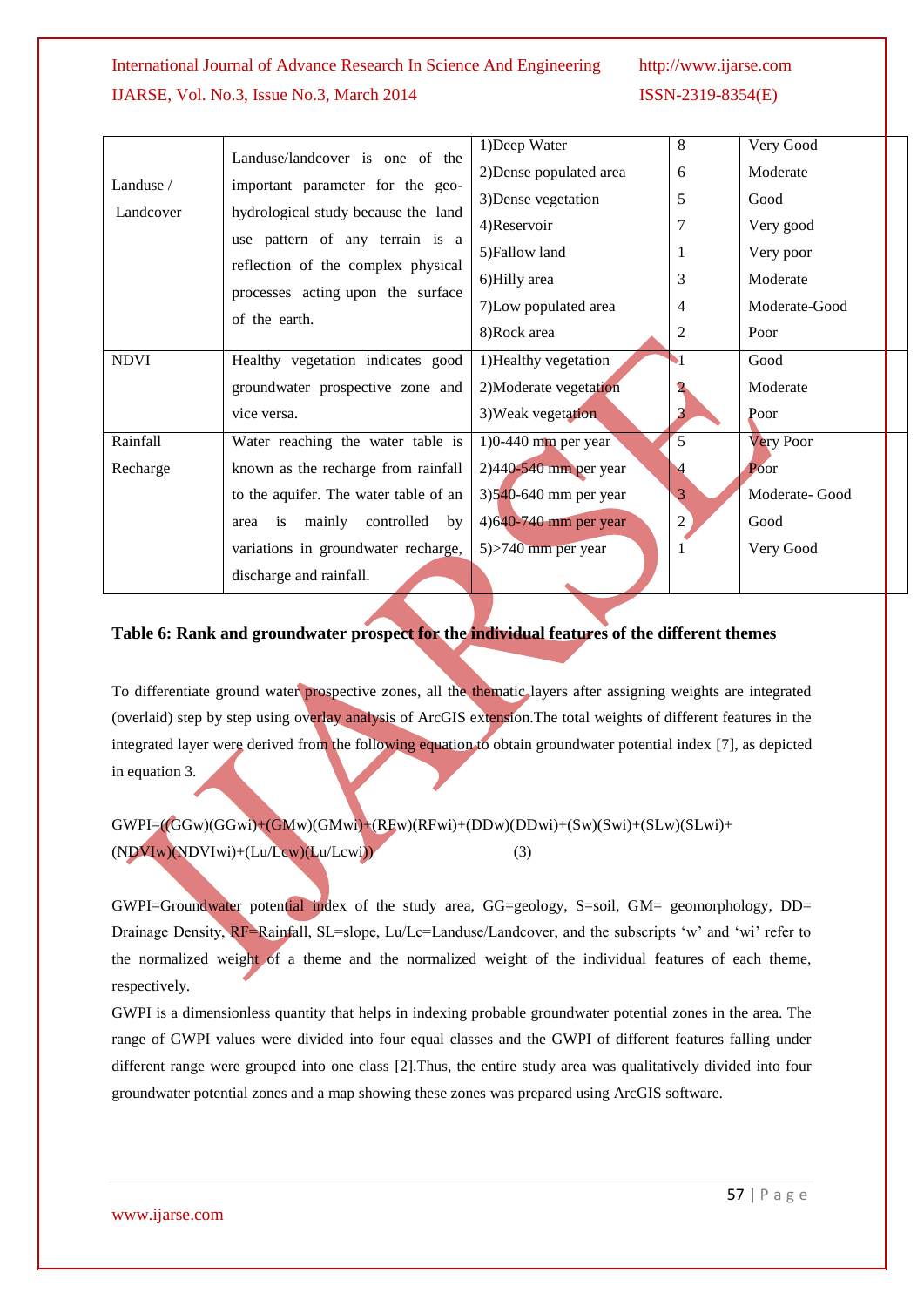### **IV RESULTS & DISCUSSION**

Integration of the remote sensing (RS) and Geographic Information technique (GIS) technologies has proven to be an efficient tool in groundwater studies. Depending on the groundwater potentiality, each class of the main eight thematic layers (geomorphology, geology, slope, drainage density, NDVI, Landuse/Landcover, rainfall, soil) are qualitatively placed into one of the following categories viz., i. Very good, ii. Good, iii. Moderate, iv. Poor. Considering their behavior with respect to groundwater control, the different classes are given suitable values, according to their importance relative to other classes.The good groundwater prospective zones are along the pediplains, flood plains and weathered zones. The major portion of the study area falls under moderate prospective zones..



The poor prospective zones fall under denudational hills & the region where more withdrawal of water takes place for agricultural and industrial purposes. Thus, the total amount of average annually exploitable ground water reserve is more for the moderate zone compared to the good zone, which is attributable to the larger area under the moderate zone.

Therefore, these groundwater reserves can be considered as sustainable yields of the respective zones, which can be safely utilized to meet the water demands of different sectors in the study area. The occurrence and movement of groundwater depend upon the formation of rocks present in study area. It also depends upon the topography, geomorphology & hydro-geological properties of the water-bearing materials. Thus, the predicted groundwater potential map shown in figure 3**.**

#### **V CONCLUSION**

In this research, Weighted Index Overlay Analysis (WIOA) approach for easy assessment of groundwater potential is adopted for GIS integration of thematic layers developed from base maps. Adopted thematic layers gave fairly accurate about groundwater occurrence from geomorphological, topographical and structural

www.ijarse.com